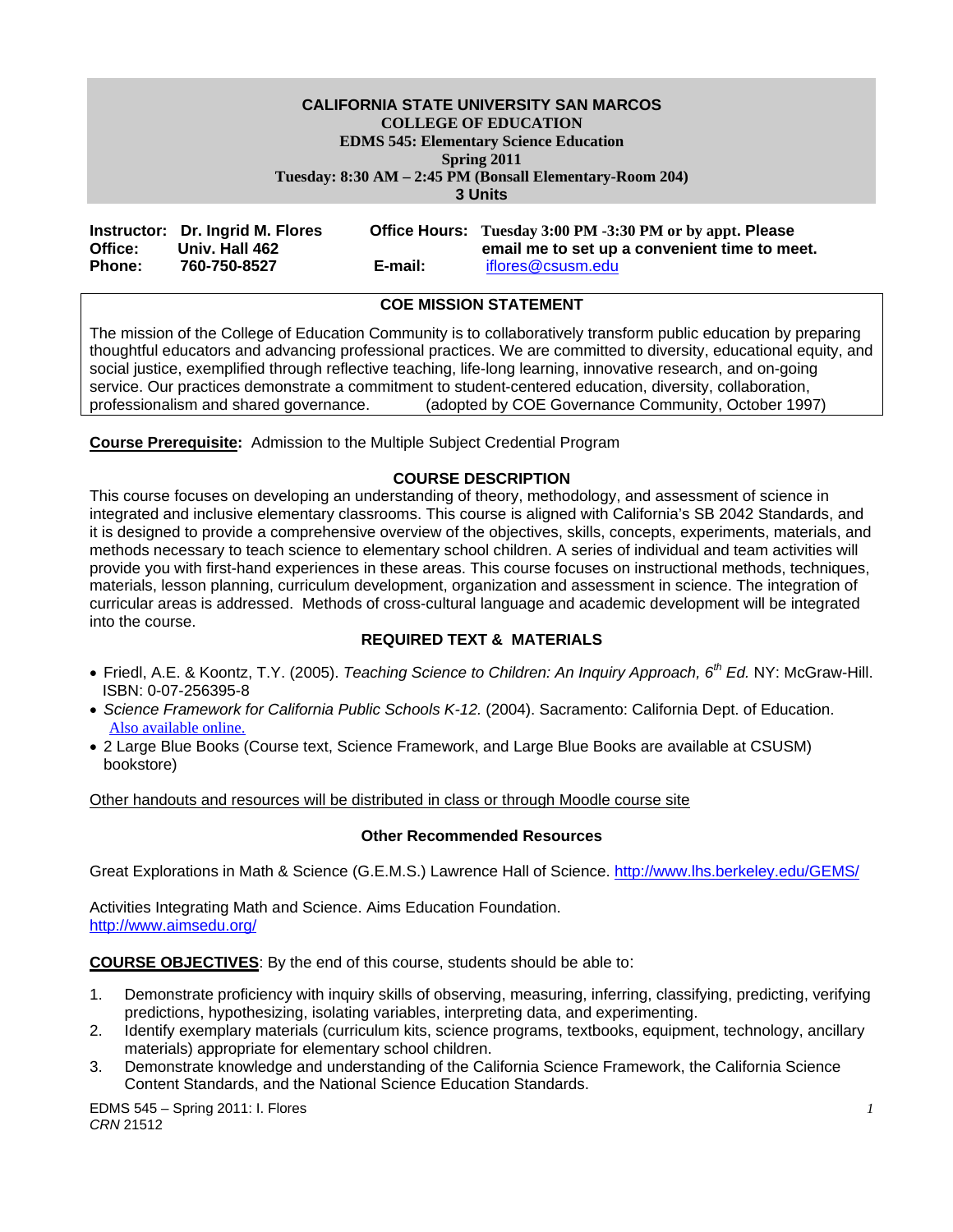- 4. Demonstrate an understanding of the physical, earth and life science concepts included in the K-8 California Science Content Standards and how to design lessons to teach the concepts.
- 5. Demonstrate an understanding of the Health Education Standards for California Public Schools and their connection/application to science content standards.
- 6. Use the Learning Cycle model of instruction to teach science in a contemporary manner.
- 7. Demonstrate the use of technology in elementary science teaching and learning.
- 8. Demonstrate confidence in leading and performing investigations designed to teach science concepts, science process skills, and scientific attitudes.
- 9. Use authentic methods of assessment to evaluate learning of science concepts and processes.
- 10. Practice strategies to include all students in science (linguistically and culturally diverse, students with disabilities and other students with special needs).

# **INFUSED COMPETENCIES**

# **Special Education**

Consistent with the intent to offer a seamless teaching credential in the College of Education, this course will demonstrate the collaborative infusion of special education competencies that reflect inclusive educational practices.

# **Authorization to Teach English Learners**

This credential program has been specifically designed to prepare teachers for the diversity of languages often encountered in California public school classrooms. The authorization to teach English learners is met through the infusion of content and experiences within the credential program, as well as additional coursework. Students successfully completing this program receive a credential with authorization to teach English learners. (Approved by CCTC in SB 2042 Program Standards, August 2002)

# **Technology**

This course infuses technology competencies to prepare candidates to use technologies, emphasizing their use in both teaching practice and student learning. Students are expected to demonstrate competency in the use of various forms of technology (i.e. word processing, electronic mail, Moodle, use of the Internet, and/or multimedia presentations). Specific requirements for course assignments with regard to technology are at the discretion of the instructor. Most assignments will be submitted in hard copy to the instructor, and some specific assignments will also be submitted electronically on Moodle. Keep a digital copy of all assignments for use in your teaching portfolio. You must use your Moodle e-mail account for this class. The best way to contact me is by Moodle email.

# **STUDENT LEARNING OUTCOMES**

#### **Teacher Performance Expectation (TPE) Competencies**

The course objectives, assignments, and assessments have been aligned with the CTC standards for the Multiple Subject Credential. This course is designed to help teachers seeking a California teaching credential to develop the skills, knowledge, and attitudes necessary to assist schools and districts in implementing effective programs for all students. The successful candidate will be able to merge theory and practice in order to realize a comprehensive and extensive educational program for all students.

#### **TPE Primary Emphases in EDMS 545**:

- TPE 1a-Subject Specific Pedagogical Skills for MS Teaching Assignments (Science)
- TPE 5-Student Engagement

#### **TPE Secondary Emphases in EDMS 545**:

- TPE 4-Making Content Accessible
- TPE 7-Teaching English Learners
- TPE 9-Instructional Planning TPE 14-Educational Technology in Teaching and Learning
	-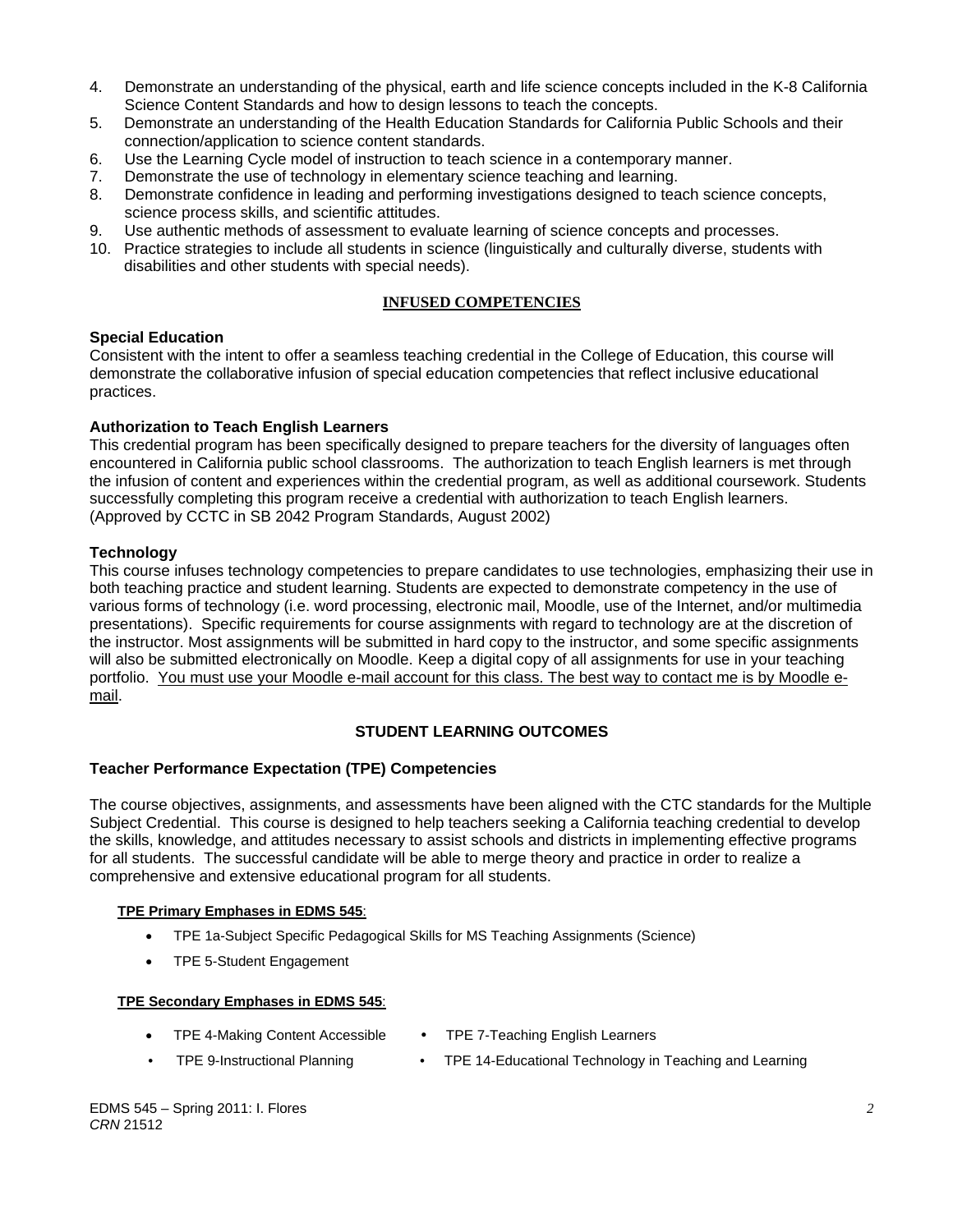# **California Teacher Performance Assessment (CalTPA)**

Beginning July 1, 2008 all California credential candidates must successfully complete a state-approved system of teacher performance assessment (TPA), to be embedded in the credential program of preparation. At CSUSM this assessment system is called the CalTPA or the TPA for short.

To assist your successful completion of the TPA, a series of informational seminars are offered over the course of the program. TPA related questions and logistical concerns are to be addressed during the seminars. Your attendance of TPA seminars will greatly contribute to your success on the assessment.

Additionally, COE classes use common pedagogical language, lesson plans (lesson designs), and unit plans (unit designs) in order to support and ensure your success on the TPA and more importantly, in your credential program.

The CalTPA Candidate Handbook, TPA seminar schedule, and other TPA support materials can be found on the COE website provided at the website provided: http://www.csusm.edu/coe/CalTPA/CalTPA.html

# **COURSE POLICIES AND REQUIREMENTS**

# **Attendance Policy**

Due to the dynamic and interactive nature of courses in the College of Education, all students are expected to attend all classes and participate actively. Absences and late arrivals/early departures will affect the final grade. At a minimum, students must attend more than 80% of class time, or s/he may not receive a passing grade for the course at the discretion of the instructor. Individual instructors may adopt more stringent attendance requirements. Should the student have extenuating circumstances, s/he should contact the instructor as soon as possible.

For this class, **if you are absent 1 class session, your highest possible grade is a "B". If you are absent 2 class sessions, your highest possible grade is a "C+". Late arrivals and early departures** will lower your course grade. For every two times that you are late and/or leave early, your course grade will be lowered by one letter grade. If you have an emergency, or very extenuating circumstances, please see the instructor to make arrangements accordingly. Absences do not change assignment due dates. If you find that you cannot attend class due to an emergency or very extenuating circumstances, email any due assignments by the start of the class session it is due. NOTE: With few exceptions, late assignments will not be accepted.

#### **Writing Requirement**

In keeping with the All-University Writing Requirement, all courses must have a writing component of at least 2,500 words (approximately 10 pages), which can be administered in a variety of ways.

#### **Computer Use During Class Sessions**

You are welcome to use a laptop computer in class when working on class assignments, for example. However, you will need to save checking email or other personal computer use for time outside of class. Most students find it disruptive when they are focusing on class activities or listening to presentations and can hear keyboarding in the classroom. Please be considerate of your instructor and peers in this regard. It is greatly appreciated by all!

#### **Cell Phones**

Please turn off your cell phone before the start of each class. In addition, there will be no texting during class. It is unprofessional for teachers to use their cell phone during meetings with peers or during professional development activities (our class is considered professional development!)

#### **Person-First Language**

Use "person-first" language in all written and oral assignments and discussions (e.g., "student with autism" rather than "autistic student"). Disabilities are not persons and they do not define persons, so do not replace personnouns with disability-nouns. Further, emphasize the person, not the disability, by putting the person-noun first. EDMS 545 – Spring 2011: I. Flores *CRN* 21512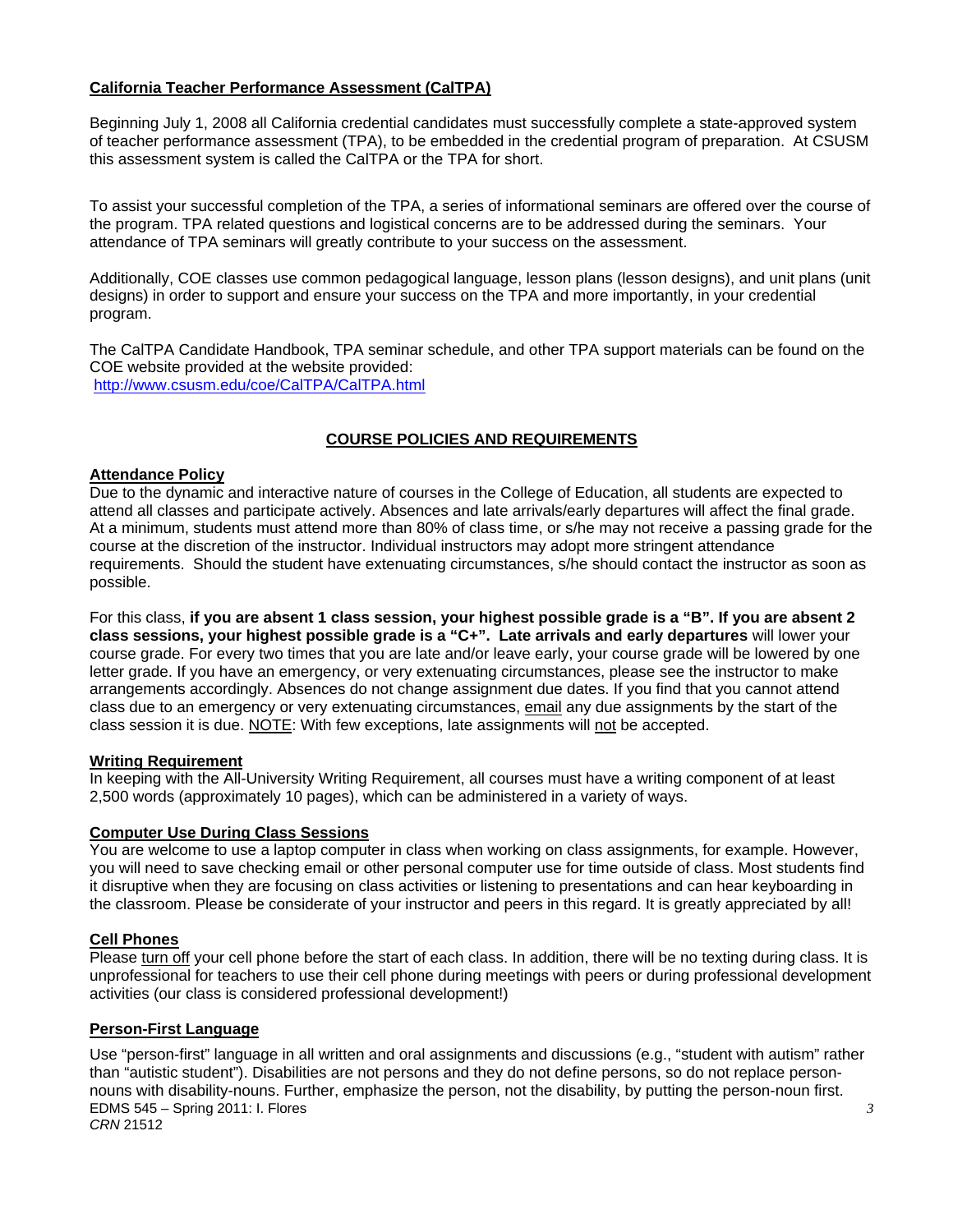# **Students With Disabilities Requiring Reasonable Accommodations**

Students are approved for services through the Disabled Student Services Office (DSS). This office is located in Craven Hall 5205, and can be contacted by phone at (760) 750-4905, or TTY (760) 750-4909. Students authorized by DSS to receive reasonable accommodations should meet with their instructor during office hours or, in order to ensure confidentiality, in a more private setting.

### **CSUSM Academic Honesty Policy**

"Students will be expected to adhere to standards of academic honesty and integrity, as outlined in the Student Academic Honesty Policy in the CSUSM University Catalog. All written work and oral assignments must be original work. All ideas/materials that are borrowed from other sources must have appropriate references to the original sources. Any quoted material should give credit to the source and be punctuated with quotation marks.

Students are responsible for honest completion of their work including examinations. There will be no tolerance for infractions. If you believe there has been an infraction by someone in the class, please bring it to the instructor's attention. The instructor reserves the right to discipline any student for academic dishonesty in accordance with the general rules and regulations of the university. Disciplinary action may include the lowering of grades and/or the assignment of a failing grade for an exam, assignment, or the class as a whole." In addition, all incidents of academic dishonesty will be reported to the Dean of Students.

# **Plagiarism**

It is expected that each student will do his/her own work, and contribute equally to group projects and processes. Plagiarism or cheating is unacceptable under any circumstances. If you are in doubt about whether your work is paraphrased or plagiarized, see the Plagiarism Prevention for Students website

http://library.csusm.edu/plagiarism/index.html. If there are questions about academic honesty, please consult the University catalog.

# **COURSE TOPICS OUTLINE**

- The Nature of Science
- $\in$  The Learning Cycle Model of Teaching
- Learning Cycle Science Lesson Demonstrations
- Writing Objectives for Student Learning
- Developing Essential Questions
- Writing Science Concept Definitions
- CA Science Content Standards Grades K-8
- California Science Framework
- $\in$  SDAIE Strategies in Science: Teaching Science to English Learners
- $\in$  Infusing Writing Activities in Science Lessons
- $\infty$  Science Curriculum Kits and State Approved Texts
- $\infty$  Science Process Skills and Scientific Attitudes
- Current Issues in Science Education
- $\in$  Infusing Technology into Science Teaching
- Authentic Assessments in Science
- $\infty$  Science Projects, Student Research, Science Fairs
- $\in$  Safety in the Science Class
- $\in$  Inclusion and Teaching Science to Students with Special Needs
- Concept Mapping
- $\in$  Benchmarks and the National Science Education Standards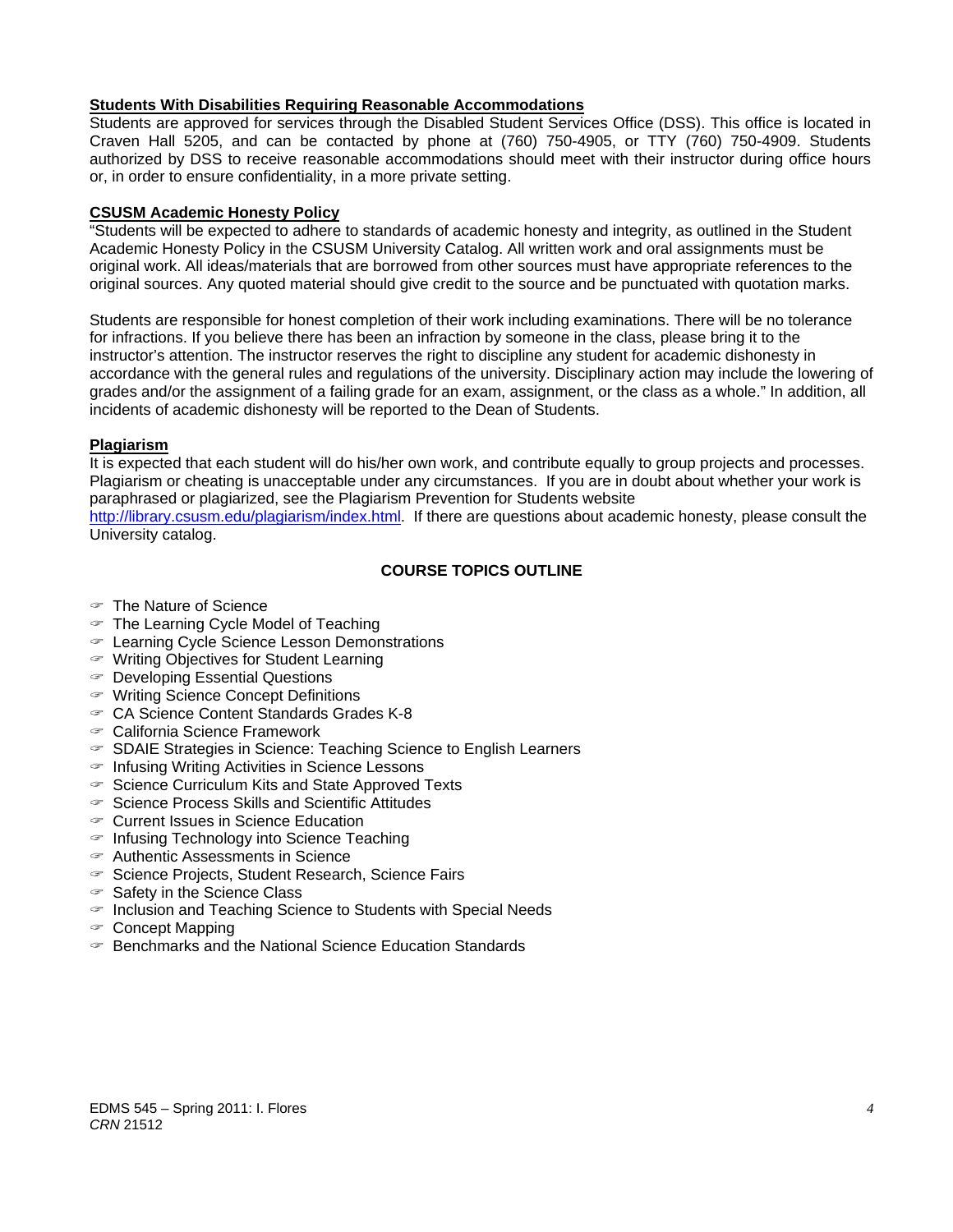# **COURSE ASSIGNMENTS/LEARNING OUTCOMES**

Each written assignment is expected to have a clear organizational presentation and be free of grammar, punctuation and spelling errors. There will be a reduction in points for the above mentioned errors. Late assignments are not accepted. Prepare carefully for class, and be ready to discuss readings and assignments thoughtfully. Note the Description of Exemplary Students at the end of this syllabus.

| 1. Active Participation and Collaboration (all or nothing credit given)                | 10% |
|----------------------------------------------------------------------------------------|-----|
| 2. Concept Maps (3) - Individual                                                       | 15% |
| 3. California Science and Health Standards Tasks and Presentation - Indiv. & Grp       | 10% |
| 4. Learning Cycle Hands-on Science Lesson Design & Presentation – In pairs/small group | 30% |
| 5. Learning Cycle Lesson Reflections- Individual                                       | 10% |
| 6. Science Fair Exploratorium Lesson and Presentation – In pairs or small group        | 15% |
| 7. Integration of Technology in Science Teaching & Learning - LD group                 | 10% |

**NOTE***:* Each student is responsible for ensuring that assignments are submitted correctly and on time. Most assignments will be submitted in hard copy at the start of class (per course schedule), and some specific assignments will also be submitted electronically to Moodle as class resources. Keep a digital copy of all assignments for your credential program electronic portfolio.

# **DESCRIPTIONS OF ASSIGNMENTS**

# **1. Active Participation and Collaboration - 10% (**all or nothing credit)

Teacher education is a professional preparation program and students will be expected to adhere to standards of dependability, professionalism, and academic honesty (refer to rubric attached to this syllabus). Grading will include a component of "professional demeanor." Students will conduct themselves in ways that are generally expected of those who are entering the education profession, including the following:

- On-time arrival to all class sessions and attendance for the entire class period
- Advance preparation of readings and timely submission of assignments
- A **POSITIVE** attitude at **ALL** times
- Active participation in all class discussions and activities
- Respectful interactions and courteous language with the instructor and other students in all settings
- Carefully considered, culturally aware approaches to solution-finding

**Class Discussions and Participation:** Students will engage in active learning each class session, and will be expected to actively participate. You may loose points for lack of participation based on the following criteria:

- Do you participate in class discussions productively, sharing your knowledge and understandings?
- Do you interact productively with your peers, taking on a variety of roles (leader, follower, etc.)?
- Do you contribute appropriately to group work—do you "do your share"?
- Are you able to accept others' opinions?
- Are you supportive of others' ideas?
- Do you support your peers during their presentations?
- Can you monitor and adjust your participation to allow for others' ideas as well as your own to be heard?

# **2. Concept Maps (Individual) - 15%**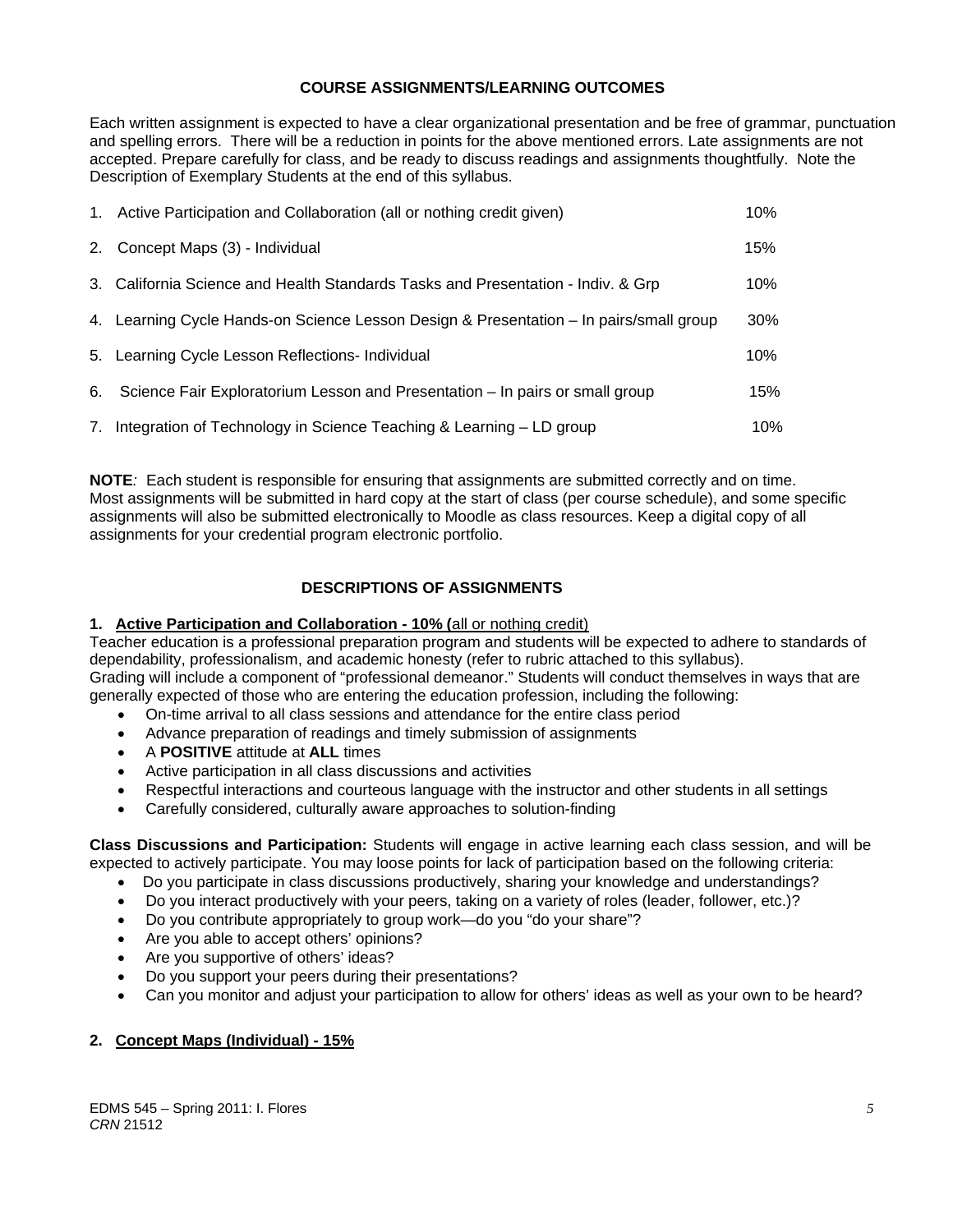Each class session, you will be required to complete the assigned readings according to the Course Schedule located in this syllabus. You should read the chapters to develop an indepth understanding of the science content.

The assigned readings provide an important foundation for your increasing understanding of both science content and how to effectively teach science. To further aid you in remembering the readings and assist you with meaningful class participation, you are asked to respond to the reading assignments with concept maps. **You will be required to complete three (3) Concept Maps during the course (based on your choice of which three chapters from the assigned readings listed in the Course Schedule)**. Concept mapping skills and procedures will be taught in class (Session 2) and your concept maps must follow the protocols taught in class.

# **PLEASE CONSULT THE COURSE SCHEDULE OF TOPICS ON PAGES 16-17 OF THIS SYLLABUS FOR DUE DATES OF CONCEPT MAPS**

Concept maps will be due at the beginning of class time on the assigned dates. You will only receive credit points if concept maps are completed by the start of class on date indicated in the course schedule. You must use a Big Blue Book for both Concept Maps. Spiral paper inserted in Blue Books will not be accepted.

Both Concept Maps should include ALL major concepts discussed in **one** chapter. Do not include information from the investigations, only the science content. All concepts should be enclosed in an oval, with linking verbs connecting at least two ovals in a hierarchical manner.

Each concept map has a possible total of 9 points:

For each Concept Map, (a) indicate on each page of your Large Blue Book the title of the Chapter you are outlining, and (b) write your name and date at the top of each page

# **3. California Science Framework and Science Content Standards Activity - 10%**

 Purpose of the assignment: To read a portion of the California Science Framework and the Standards for an assigned grade level. You will write your individual response to the readings. Then you will work with your partner to prepare and do a presentation to the class. It is essential for you to do the reading and the write-ups BEFORE you meet with your partner.

#### **Task I: Framework Summary Response: (Individual) – 5 pts**

- Read the first part of the California Science Framework, up to page 22. This includes Board Policy, the Introduction and Chapters One and Two.
- Think about the reading holistically.
- Type about a page, in your own words, that answers these questions: What were the most important ideas addressed in the reading? How does science teaching differ from instruction in other subjects? What are the most important elements of a strong science instructional program? Come to the next class session (#2) prepared to discuss the questions and turn in your answers. At least one full page of text is required. Provide a hard copy of Task I in your folder on session 2.

#### **Task II A: Grade level Science Content Standards Response: (Individual) – 10 pts**

 Using the standards for your chosen grade, pick a line item from physical science, life science, and Earth science. For each one, come up with a brief description of an activity that children in that grade can do that **also** addresses one of the Investigation and Experimentation standards for the grade. You should end up with three sections for science, each of which includes a content line (physical, life, or earth science), an Investigation and Experimentation line, and a 2-3 sentence description of an activity that combines the two. See example on page 8.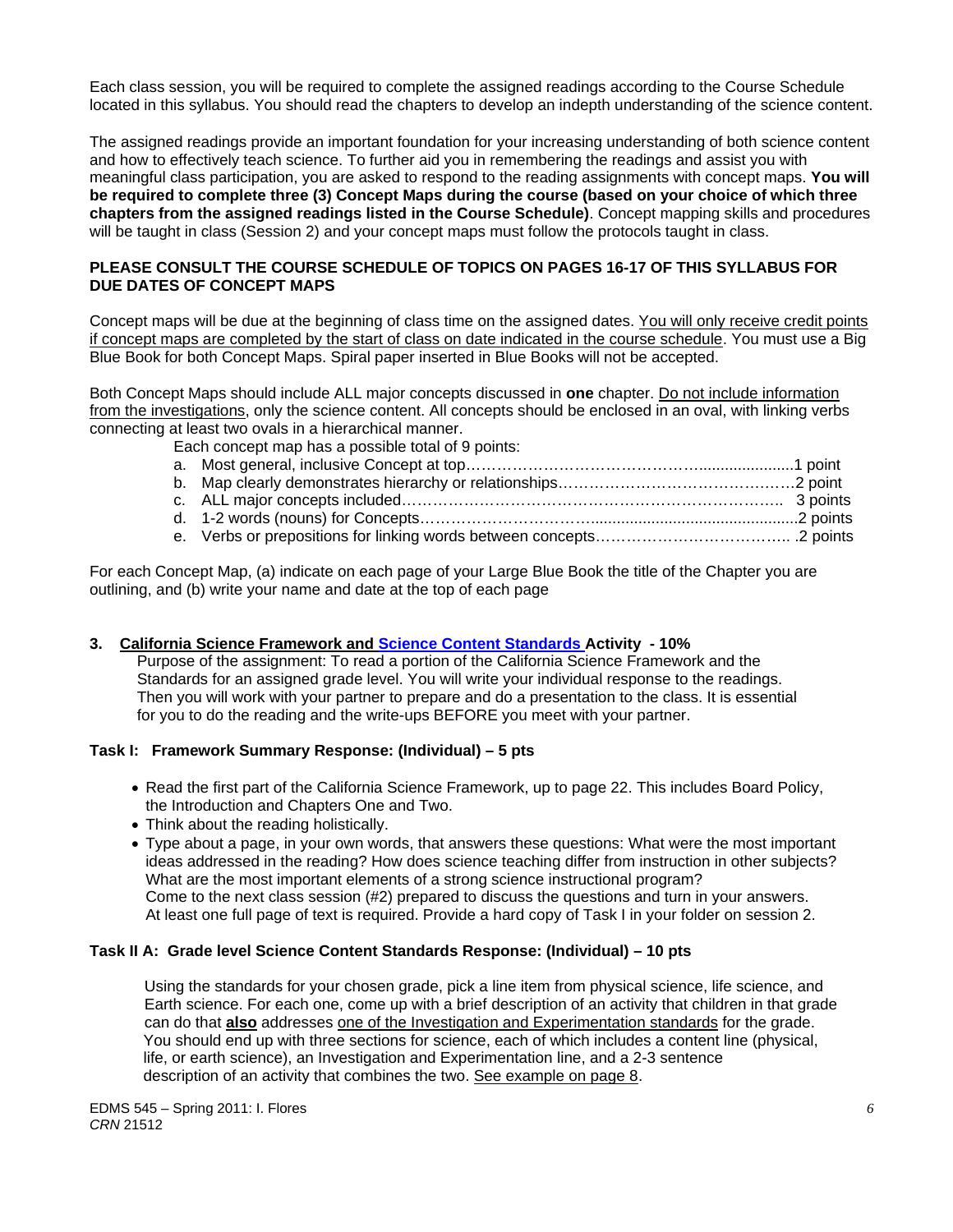### **Task II B: Grade level Health Education Content Standards Response (Individual) – 5 pts**

Enhancing Behaviors; and Health Promotion. These 8 content standards are included in 6 Health Content Alcohol, Tobacco, and Other Drugs; Mental, Emotional, and Social Health; and Personal and The Health Education Content Standards for California Public Schools are categorized into 8 Health Content Standards: Essential Health Concepts; Analyzing Health Influences; Assessing Valid Health Info; Interpersonal Communication; Decision Making; Goal Setting; Practicing Health Areas: Nutrition and Physical Activity; Growth, Development & Sexual Health; Injury Prevention and Safety; Community Health.

For the same grade level assigned to you for Task II A, you will select one Health Content Standard under one of the Health Content Areas and write an activity that students in that grade level can do.

You should end up with one section for Health Education, which includes one Health Content area, one Health Content Standard, and a 2-3 sentence description of an activity that reflects both.

### **Hard Copy due date: Class session 2. Upload your Task II A AND Task II B (One document) to Moodle session 2.**

The complete write up for Tasks II A and II B should be no more than two pages. See page 8.

#### **Task III: Team preparation and presentation – (in class with your team)** – **10 pts**

 Get together with your team. Look at the activities that were collectively written up for Task II A. Choose one activity. Then…

- $\triangleright$  As a team, word process a lesson sketch/description for the activity (with a lesson title, science content and Investigation and Experimentation standards, learning objectives, an assessment plan, and a brief but detailed description of the activity). Make sure you quote the standards on which your lesson plan is based. Add group lesson sketch to group PPT below.
- $\triangleright$  As a team, come up with a brief overview of the Science Standards for your grade. Don't try to give us every single line of the standard. Summarize it in such a way that we see generally what students are supposed to learn in Physical, Earth, and Life Science and in Investigation and Experimentation in that grade—the Big ideas. On a PPT, list the competencies indicated in the Science Standards for your grade. Upload your group PPT to Moodle session 2.
- $\triangleright$  In 10 minutes or less, present your lesson plan sketch and science standards overview to the class. Be prepared to explain why your lesson activity represents really good science for kids.
- $\triangleright$  Each team member should also add to the group PPT his/her Health Content Standard/Health Content Area idea (i.e., Task II B)

 Your grade for this assignment will be based on the content and quality of your presentation, and on the level of collaboration with your team.

 Hard Copy of Lesson Sketch due date: Class session 2: Upload the group lesson sketch done for Task III and the group PPT to Moodle session 2.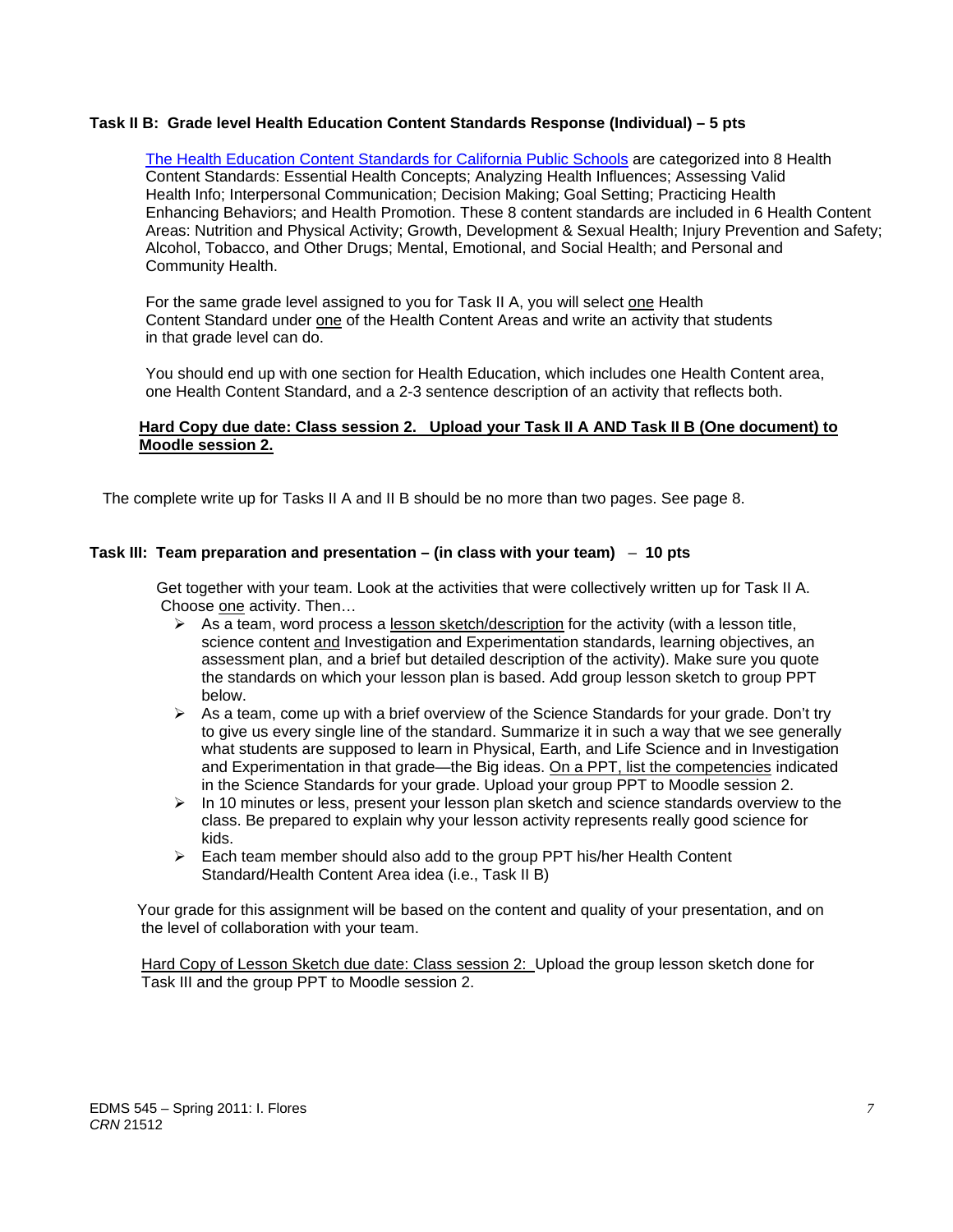#### **Sample Response to Assignment Tasks II A and II B**.

Grade Four

Physical Science

1b. Students know how to build a simple compass and use it to detect magnetic effects, including the Earth's magnetic field

#### Investigation and Experimentation

6f. Follow a set of written instructions for a scientific investigation.

#### Activity

Following directions from the Internet, the students will work in partner pairs to build compasses, using paper cups, thread, a needle and a magnet. They will observe and record the action of the compass indoors and outdoors, and in proximity to various objects.

#### Life Science

2c. Students know decomposers; including many fungi, insects, and microorganisms, recycle matter from dead plants and animals.

Investigation and Experimentation

6c. Formulate and justify predictions based on cause-and-effect relationships.

Activity

 the progress of the mold in various circumstances (if the bread is left in the open air, if the bread is in a The students will predict the growth of mold on bread that has no preservatives. They will observe and record closed sandwich bag, etc.)

#### Earth Science

5c. Students know moving water erodes landforms, reshaping the land by taking it away from some places and depositing it as pebbles, sand, silt, and mud in other places (weathering, transport, and deposition).

#### Investigation and Experimentation

6b. Measure and estimate the weight, length, or volume of objects.

Activity

In groups of four, students will create landforms (using common dirt) on cookie sheets. They will add measured amounts of water to their landforms, and will collect and measure the dirt that runs off.

#### Health Content Area: Nutrition and Physical Activity

Health Content Standard 1.8.N - Identify ways to increase and monitor physical activity*.* 

Activity

In pairs, students will take turns in a jump rope activity. Starting with 5 jumps and increasing the jumps by 5, they will observe and record the maximum number of jumps that their partner can comfortably complete.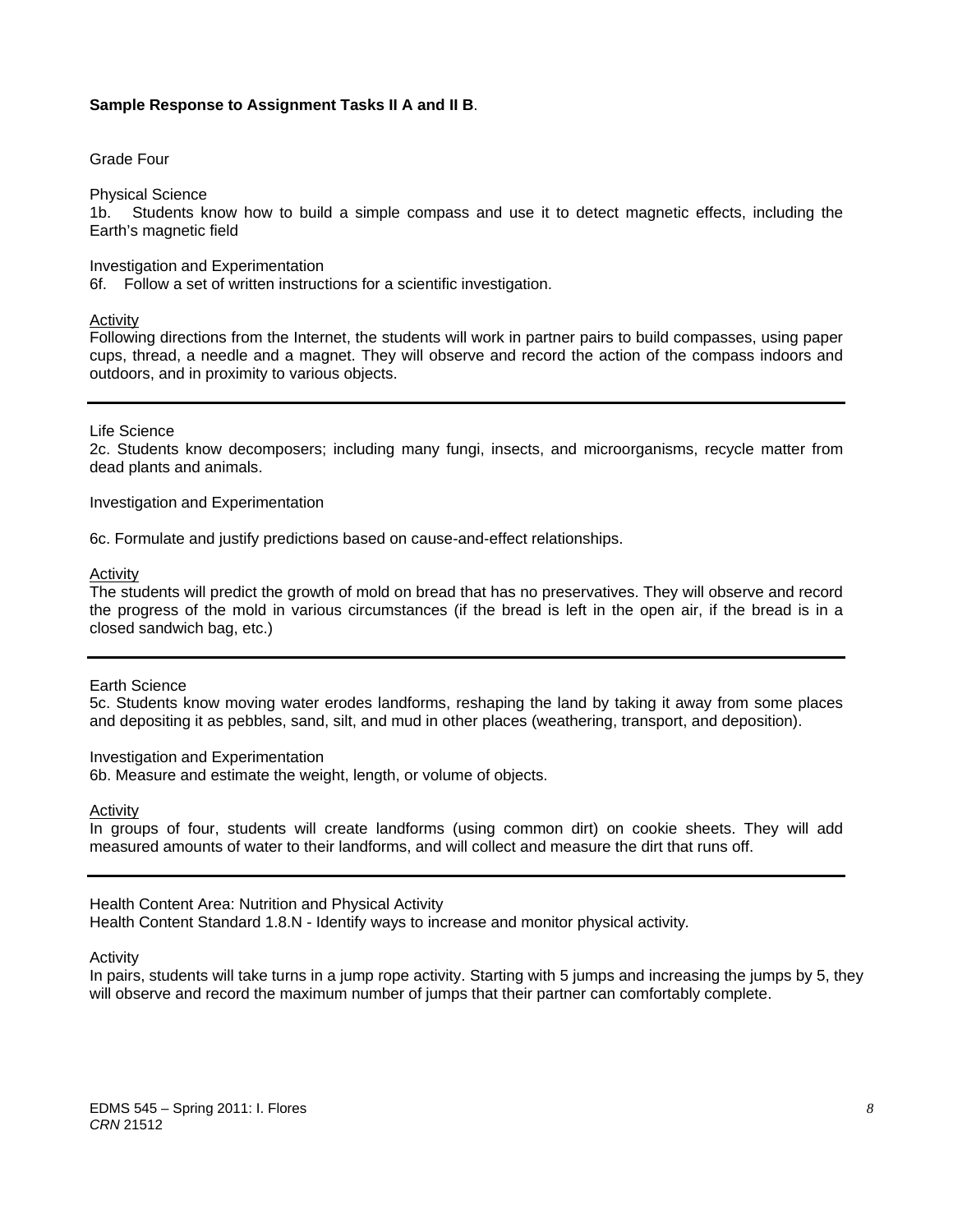#### **4. Learning Cycle Hands-on Science Lesson Plan & Presentation - 30%**

(Due on assigned day for the lesson per course schedule)

 Purpose: To develop and teach a particular kind of a science inquiry lesson that teaches both science thought processes and science content.

 Students will lead hands-on science lessons during class. The lessons should (a) model inquiry teaching and learning (b) be based on strong essential questions, (c) be content-understandable, and (d) be based on the CA Science Content Standards. *Differentiated strategies for English language learners, students with special needs and GATE students as well as technology integration are required components of this assignment.*

 You will work in groups of 2 or 3 (partners TBD in class) to lead a science lesson based on the Learning Cycle Model of Instruction. You will prepare and teach this lesson to your classmates. Each team will be assigned a specific science topic for which you will plan and teach the lesson. This topic will determine the grade level and California Science Standard your team lesson design will cover. Use activities from the textbook, Internet sites or other science resources. The team should teach the lesson as you would to elementary school students. Your classmates will not role-play elementary students, but will learn the science content and how to teach it. Treat your classmates as teachers, not elementary students. Each team will be allocated a maximum of 35 minutes of class time to teach their lesson.

 The lessons should follow the **Learning Cycle** Instructional Model (make sure that you include and explain all 3 stages in sufficient detail so that there is no doubt about how to plan and conduct your science lesson), must include hands-on activities, and should emphasize specific science concepts. The Exploration and Application phases of the Learning Cycle require different hands-on science activities using manipulatives. Before the lesson, write the essential questions about the lesson on the board (or project from your required PPT described below) for students to consider during the lesson. These questions should be **higher level questions** (application, analysis, synthesis or evaluation level) according to Bloom's Taxonomy.

**Begin Exploration with students making predictions/answering questions or accomplishing challenges**. Hands-on activities are NOT reading or completing worksheets (though they may require students to read something or complete lab observation sheets). You should take the activities "off of paper" and require students to use the science process skills with science manipulatives. **You need to know and demonstrate the stages of the Learning Cycle, or you will not be given credit for your lesson.**

 Be sure you understand the concepts you are emphasizing, and that you can explain them. The lessons should be developmentally appropriate for K-6, and should follow the NSTA Safety Guidelines. Your lesson plan should also identify and explain strategies for English language learners and adaptations for both students with special needs and for GATE students.

**Prepare a PowerPoint Presentation** to use in your lesson that is a strong overview of all your lesson design components. Include: Lesson title, grade level, content area and subject matter, state science standards, objectives, definitions of important science concepts in the lesson, essential questions, learning cycle phases, a briefly detailed explanation of the science content, assessment plan and criteria, accommodations/adaptations for ELs, GATE, SPED, and 3 everyday applications. Additionally, include a list of at least 3 interactive web sites (with short descriptions) that address the science topic and concepts through simulations, graphics and movies. You should have links to these web sites and show examples during the lesson. **Bring children's literature reflecting science concepts relating to your lesson topic to showcase.** 

#### Science Lesson Plan Document

- Prepare a comprehensive document that includes the information under Lesson Design Format (see pages 10-12 of this syllabus), making sure you include:
	- o Your names at the top
	- o All components in the Lesson Design Format
	- o References and other required information at the end of the lesson plan.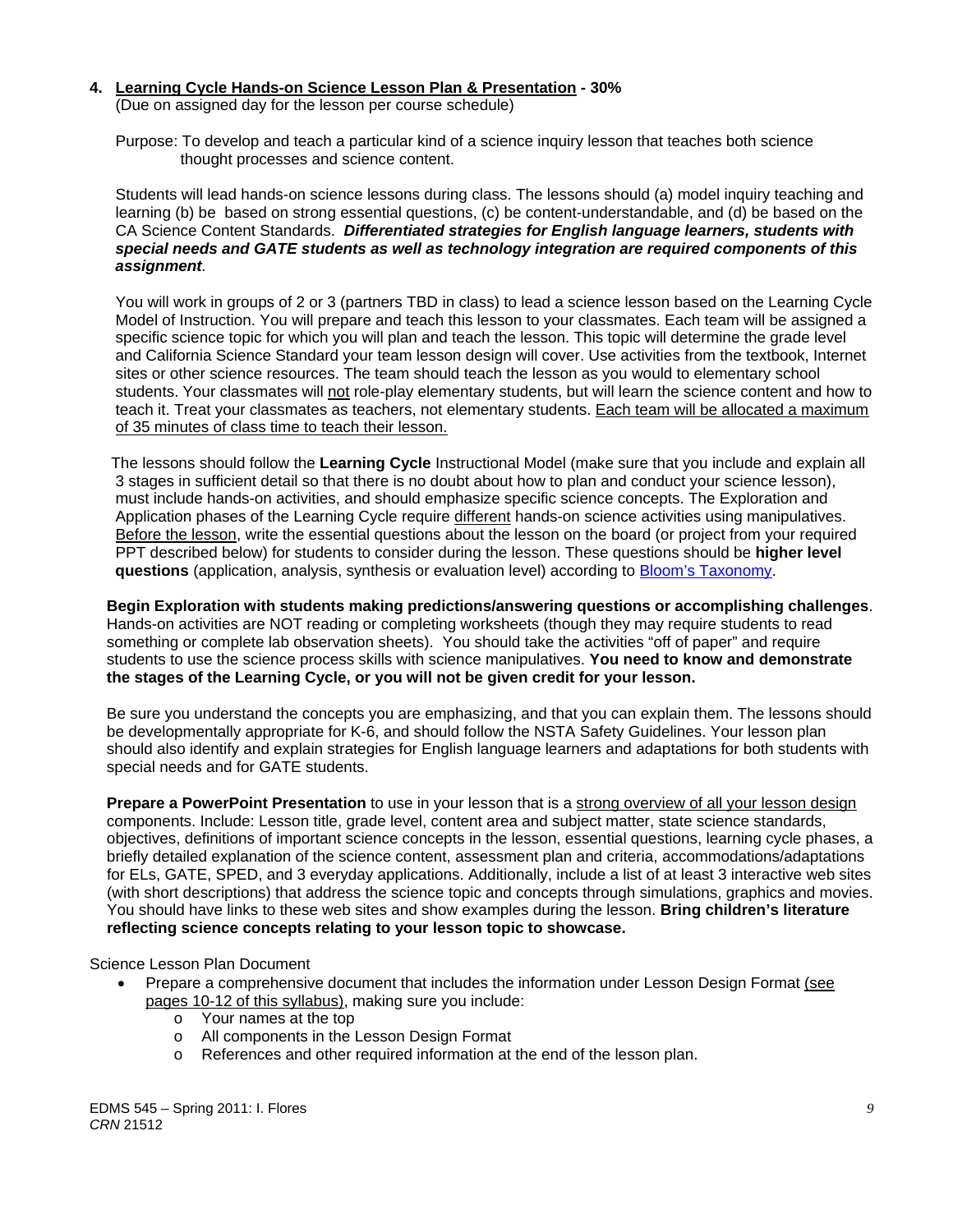**On the day of your lesson presentation, please begin the lesson by turning in 1 hard copy of your lesson plan and data sheets to me. NOTE: Please provide the lesson plan and data sheets in stapled form unstapled lesson plans will not be accepted.** 

**You should also give me copies for each team member of the Lesson Plan Rubric available in the "Science Assignments Rubrics" folder of the course Moodle site.** 

# **Lesson Plan Elements**

**Lesson Title**: *What is the title of your lesson?* 

**Grade Level**: *What is the grade level of your lesson?* 

**Content Area**: *Example: Life Science, Physical Science or Earth Science* 

**Subject Matter**: *Example: Heat Transfer, Plant Reproduction, The Digestive System, etc* 

**Time period for the learning experience**: *How long will the lesson be?* 

**California Science Content Standards**: *Include at least 1 science area (life science, physical science, or earth science) standard AND 1 Investigation/Experimentation standard.* 

**Lesson objective(s) based on the content standards**: What do you want students to be able to do? Write in complete sentences. Use an action verb and explain how students will demonstrate their new knowledge and understanding. Example: "The student will demonstrate understanding of \_\_\_\_\_\_\_\_\_\_\_\_." Or, "The student will be able to \_\_\_\_\_\_\_\_\_\_\_\_

**Science Concept(s):** What Big Idea(s) are you trying to teach? Do NOT say "The students will \_\_\_\_." (That is an objective, not a concept.) *Example: Electricity is a form of energy generated by the flow of electrons through a conducting substance.* 

 **Essential Questions**: List at least two essential questions specific to the concept that you want students to be able answer during the lesson. What is it that students should be able to answer by having successfully participated in your lesson? These are based on the BIG Ideas (tied to the learning objectives) of your lesson to focus student learning and should be high order questions (see Bloom's Taxonomy).

> *Examples: How does sound travel? (Also: Explain how sound travels.) How is frequency related to the volume of a sound? How can you prove that air is a real substance that occupies space?*

**Class Description -** For the purpose of this assignment, the class description must include English Language Learners, Special Education Students and GATE students

> *Type of class (self contained, subject specific), time of year, general background of students learning in relationship to new learning (challenges and prior learning)*

*English Learners: Special education: GATE Students/Advanced Learners/Accelerated Learners Remaining students:*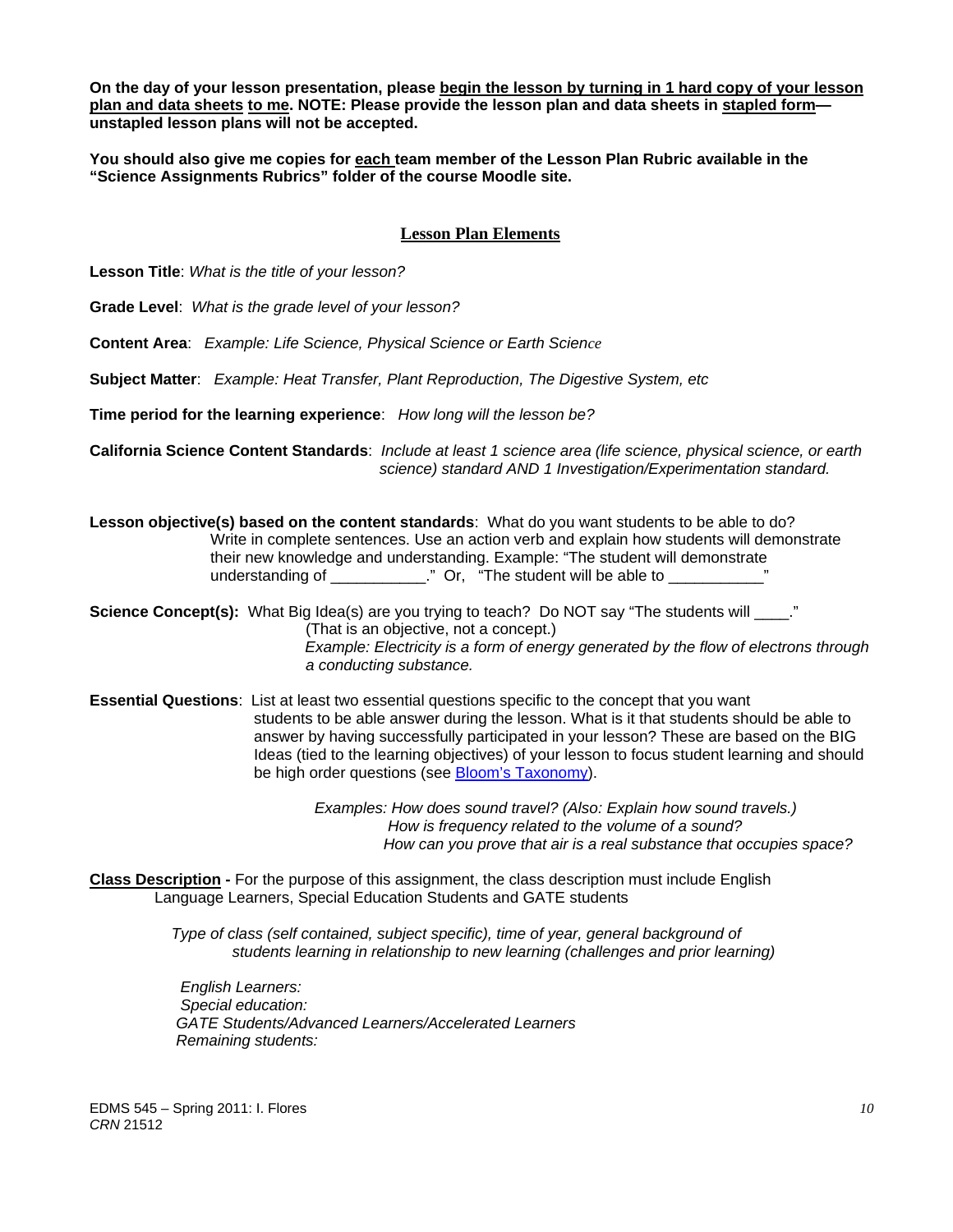# **Developmental needs of the students at this age**

*Learning needs and developmental, age-appropriate skills needed by your students based on grade level.* 

**Student Groupings**: *How will you group students for instruction?* 

**Materials/Resources/Technology:** *What does the teacher need? What do the students need?* 

# **Assessment Plan**

**Note:** Goals/objectives that will be assessed are based on the content standards and are tied to the Big Ideas (concepts) in your lesson.

 *Types of assessment: Prior knowledge (pre assessment), Formative (progress monitoring), Summative (final product)* 

 *Description and Purpose of each Assessment Category* 

 *Feedback strategies: How students will be informed of specific successes and challenges?* 

*. Description and Purpose of Differentiated/Adapted Assessment Methods for ALL the following:* 

- *English Learners*
- *Learners with Special Needs* 
	- *Learning Disability*
	- *Physical Disability*
- *GATE Students/Advanced Learners/Accelerated Learners*

 *How assessment results will be used to inform instruction:* 

#### **Criteria for Assessment**

 *succeeded?* **NOTE:** Criteria are based on the science content standards and the learning goals/objectives in *What criteria will you use to grade the assessment? How will you know if a student has successfully completed the assessment and accomplished the learning goals? What will they do to show you they have*  your lesson plan.

#### **Lesson Procedures/ Instructional Strategies**

what the students will do. Explain the procedures thoroughly for each phase of the Learning Cycle. Include what the teacher will do and

**Engagement:** How will you focus/motivate students during this anticipatory set?

#### **The Learning Cycle:**

- a) **Exploration:** (Begin with students making predictions; then have a hands-on SCIENCE activity.)
- b) **Concept Invention** (Make sure students share and discuss data and ideas in the first part of this stage):
	- 1. Students share their ideas, data, knowledge and questions gathered from Exploration phase.
	- 2. Teacher introduces students to new terms, new information and provides further explanations of science concepts.
- c) **Concept Application** (Should be a 2<sup>nd</sup> hands-on SCIENCE activity that extends students' thinking and learning from the two previous phases.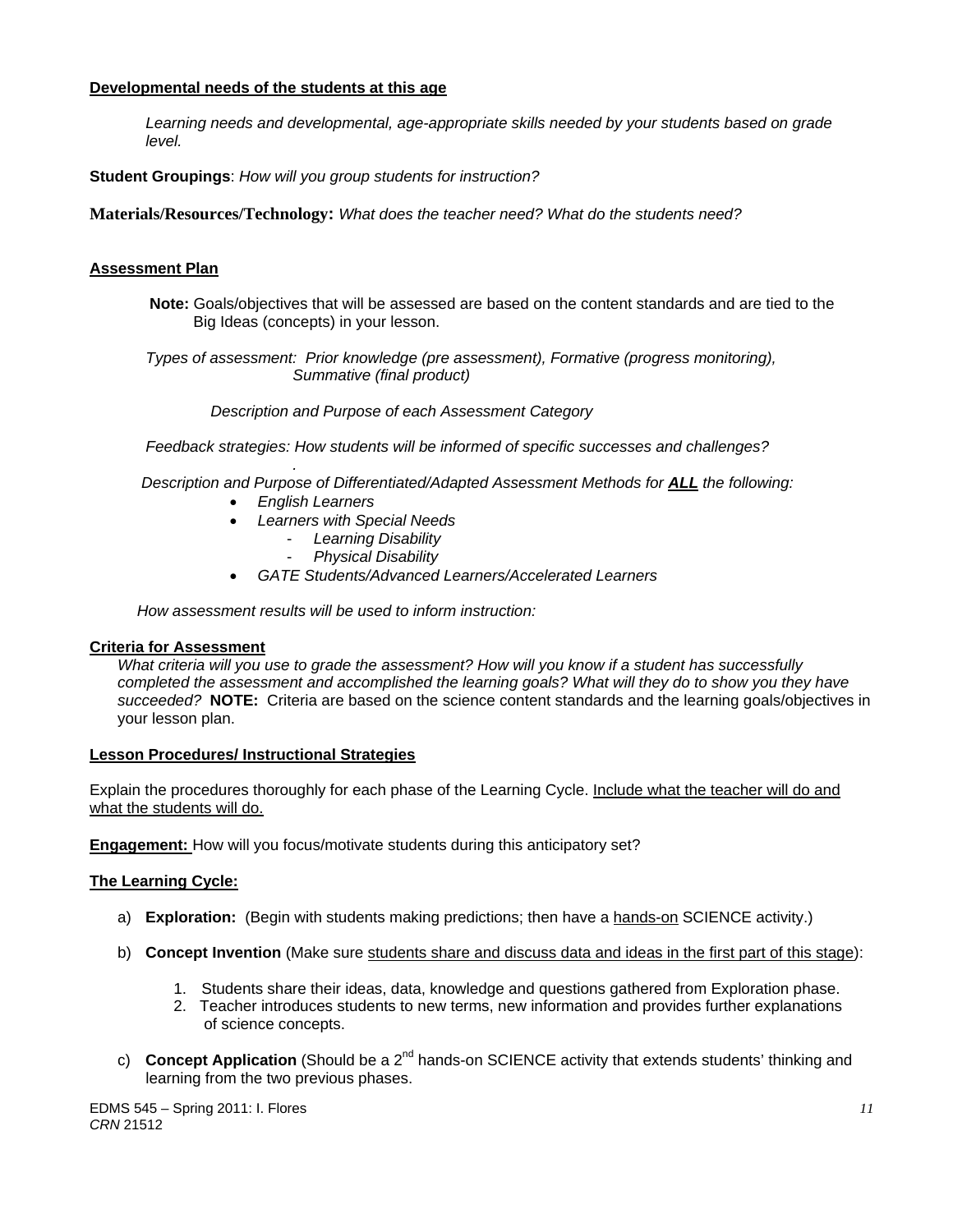**Differentiation and/or accommodation of instructional strategies and activities for EACH of these student populations (one student per population) described in your lesson plan:** 

Instructional Adaptations and/or Accommodations (3) for ELL students:

- $\bullet$
- $\bullet$  $\bullet$

Instructional Adaptations and/or Accommodations (3) for students with special needs (SPED):

- $\bullet$
- $\bullet$

 $\bullet$ Instructional Adaptations and/or Accommodations (3) for GATE students

- $\bullet$
- $\bullet$
- $\bullet$

# **Also include at the end of the Lesson Plan document:**

**Science Content Background:** 1-2 pgs minimum summary of the **science content background** that **teachers** need to know to effectively teach the lesson (goes beyond lesson content knowledge a teacher needs to know).

**Web Sites**: At least 3 interactive relevant (K-8) science web sites with descriptions

Three (3) Applications to everyday life and explanations

Two (2) examples of children's literature on your science topic- BRING BOOKS TO CLASS IF POSSIBLE

**References:** Title, author, publisher, year of all resources consulted for lesson plan concepts/ideas/activities.

#### **For your lesson plan presentation:**

In addition to presenting your lesson to your cohorts, your group should be prepared to present a strong overview of your lesson plan using PowerPoint (given after your lesson presentation). For an exemplar of what elements your PPT should contain, a model will be provided on the "Course Resources and Documents " folder on the home page of Moodle (**refer to page 9 of this syllabus for what your PPT should contain**).

**5. REFLECTIONS:** All discussion points should relate to lesson learning goal(s/objectives) and Big Ideas

#### **Due the Class Session after Your Lesson Presentation – 10% total (10 pts each)**

#### **A. Reflection on the Instructional Strategies of the Hands-on Learning Cycle Lesson Plan: 5%**

After teaching the lesson in class to your cohorts, <u>each</u> team member should write an individual reflection (and turn it in at the <u>next</u> class session) addressing the following prompts:

content and student development?  *Why were the instructional strategies, student activities, and resources appropriate for this class based on* 

*content and student development? How did they address the developmental needs of these students?*

 *standards for students in this content area? How did they help the students make progress toward achieving the state adopted academic content*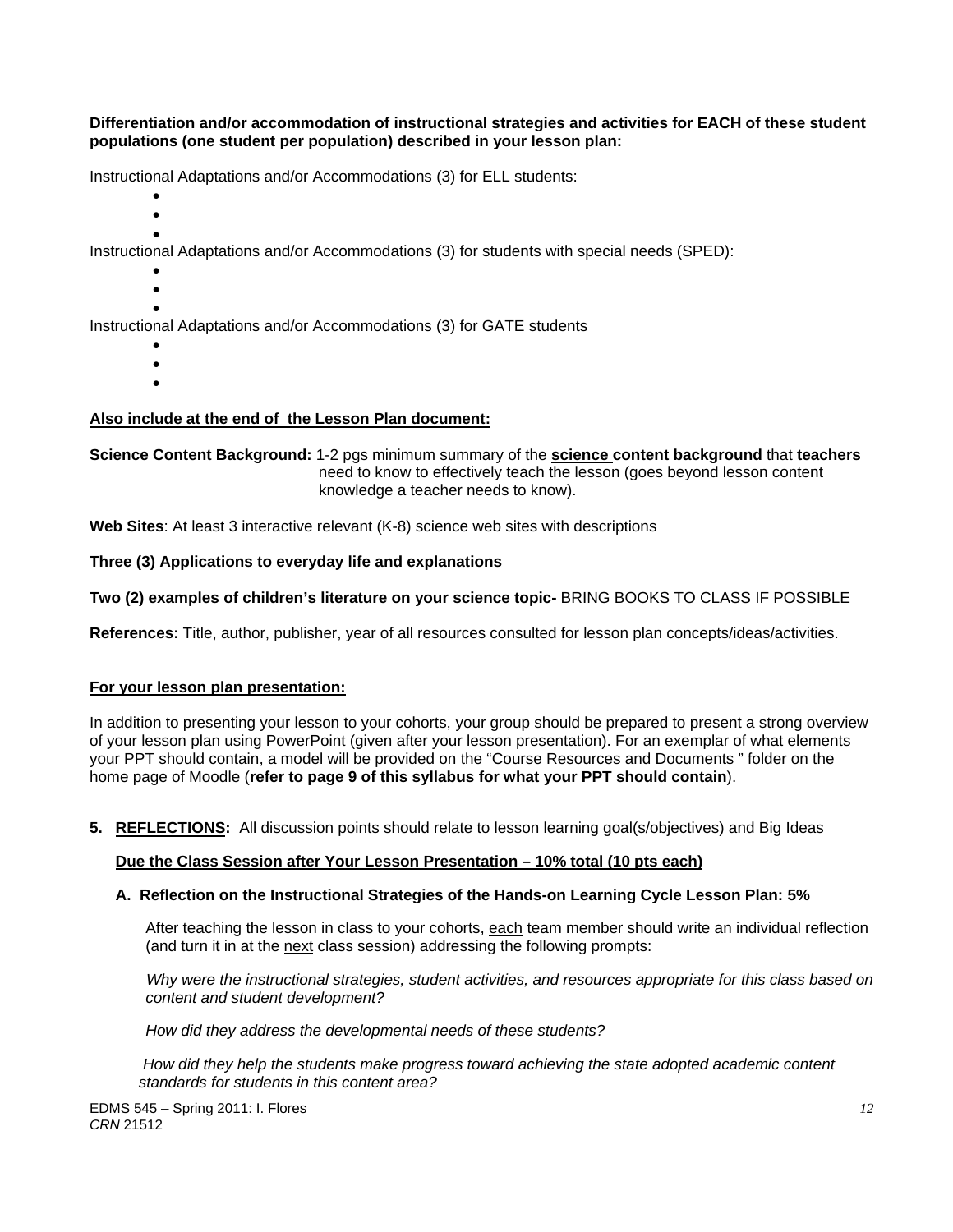*How were students able to understand & make connections between lesson content and the outside world?* 

*What are strengths and weaknesses in your instructional strategies, student activities and resources?* 

 *What are possible recommendations for improvement?* 

# **B. Reflection on the Assessment Methods of the Hands-on Learning Cycle Lesson Plan***: 5%*

After teaching the lesson in class to your cohorts, each team member should write an individual reflection (and turn it in at the next class session) addressing the following prompts:

- 1. Strengths and weaknesses in your general assessment methods: Prior knowledge (pre assessment)  *Formative (progress monitoring), Summative (final product)*
- *2. Strengths and weaknesses in your differentiated/adapted assessment methods: English Learners, Special Needs, GATE Students/Advanced Learners/Accelerated Learners*
- *. 3. Describe an alternative assessment based on the potential gaps in the students' learning.*

# **6. Science Exploratorium Lesson Plan & Presentation** (In pairs) – **15%**

Develop an inquiry activity that uses a discrepant event appropriate for elementary students. You will work in groups as assigned in class.

You will prepare a hands-on science lesson and poster about a discrepant event that leads to a science concept. You will present the lesson at an Elementary School Science Fair Exploratorium. The audience will be K-6 grade students at an elementary school to be identified later in the semester. Be sure you understand the concept(s) you are emphasizing, and that you can explain it. The activity should be developmentally appropriate, and should follow the NSTA Safety Guidelines. Prior to teaching the lesson, turn it in to your instructor for review. After teaching the lesson, turn in a copy of your Reflection. The activity should include hands-on tasks and should emphasize particular science concepts. The activity should allow students to explore, and then you will explain the concept behind the activity. Make sure you have a concept application activity(different than that used in the exploration activity) in case there is time available for students.

On the day of the fair, you will do the activity repeatedly (about 10 times) to teams of about 7 students.

#### **Type up an abbreviated group Lesson Plan (due a week before the Science Fair Exploratorium) with your names at the top and REFERENCES at the end of the lesson plan.**

- 1. Lesson title Create a "catchy" title that will attract and motivate students to engage in your activities.
- 2. Grade level
- 3. Content Area & Subject Matter
- 4. Science Concept(s) you are teaching. Write it out in a complete sentence(s). Do not say, "The students will \_\_\_\_." (That is an objective, not a science concept.)
- 5. Essential Questions (ensure high order questions!)
- 6. 1-3 Learning (Behavioral) Objectives: The student will be able to example or, The SWDUO
- 7. California Science Content Standards addressed (both science content and I/E standards)
- 8. Materials and Resources (what the teacher needs; what the students need)
- 9. Exploration Activity
- 10. Concept Invention
- 11. Concept Application Activity
- 12. **The Reflection** (individual work and due the following class session) answering the following questions:
	- a. How did the children respond? (What did they say and do?)
	- a. How do the children's actions and responses demonstrate their level of understanding?
	- b. How did you (or can you) improve upon your lesson to facilitate understanding?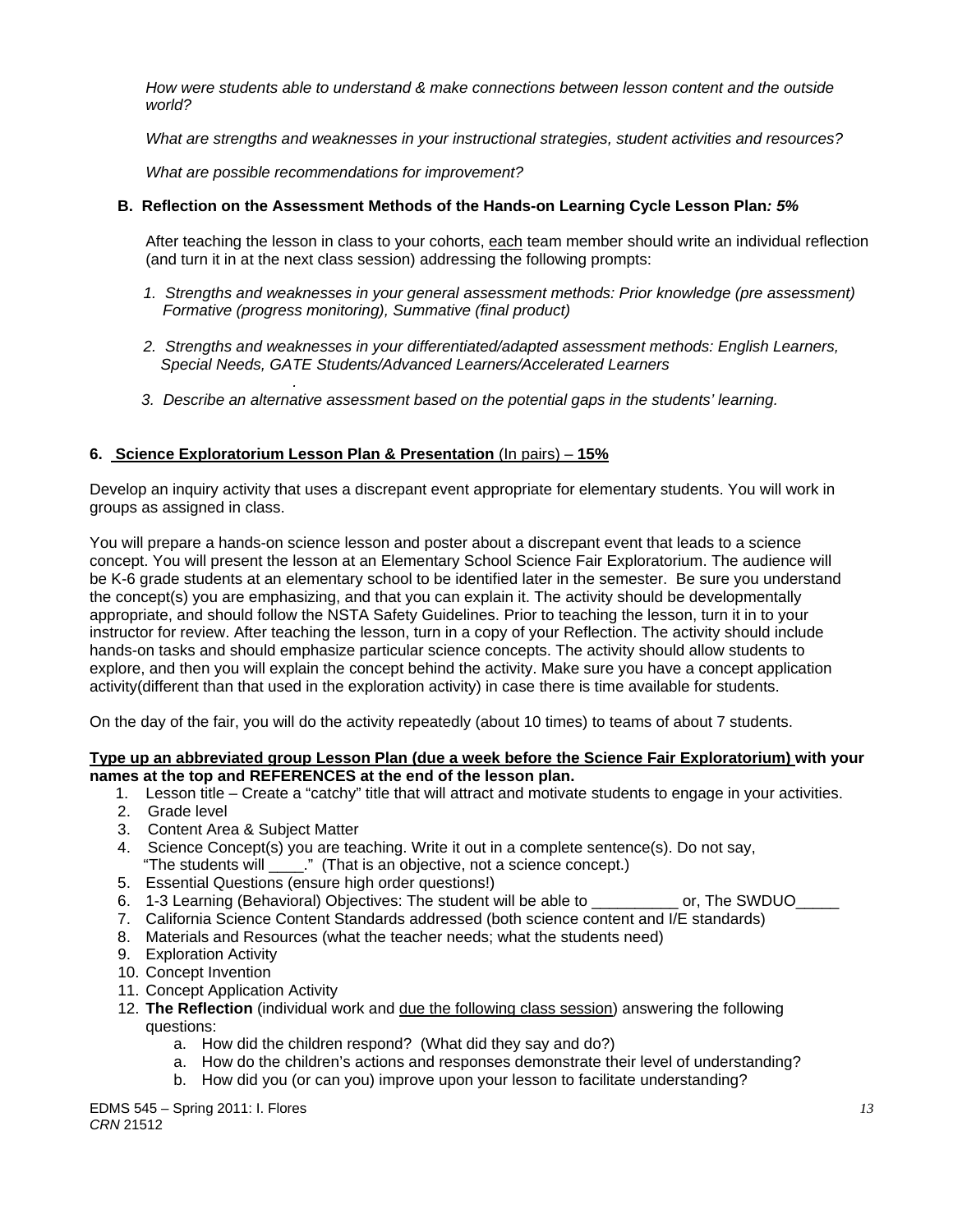# **7. Integration of Technology in Science Teaching and Learning – 10%**

 Technology provides unique resources for teaching and learning in science. In this assignment, you will apply your understanding of educational technology to a specific science lesson.

Procedures to follow:

- a. Read Chapter 3 in the Friedl & Koontz text.
- b. You will use your hands-on learning cycle lesson plan already created by you and your teammates..
- c. You will integrate technology in your lesson by providing **opportunities for your students to engage in standards-based technology activities during the lesson**.

The following questions should frame your planning:

- 1. What do you want students to do related to your lesson objectives?
- 2. How will you organize and manage the environment so that all students have access to the technology that they will use in your lesson?
- 3. How will you assess whether or not your students have reached the learning objectives of your lesson?
- 4. How will you determine whether or not the technology your students used helped them reach the learning objectives?

Action Plan:

- 1. Determine on which NETS•S you will base your technology integration plan. Also determine which NETS• T you are meeting. You must have these specifically stated at the beginning of your document.
- 2. Describe in full detail the integration of student use of technology in your lesson. What technology are you integrating in your lesson relative to science content and your learning objectives? Consider the following:
	- I. What do you want the students to learn or be able to do by using your planned technology?
	- II. What will the students do? Describe the task that you will assign to students. This may be framed as a "challenge" task.
	- III. What forms of products (student work) will the students generate from the technology experience?
	- IV. Describe how you will assess whether or not your students reached the learning objectives, and whether or not the technology you planned helped them reach the learning objectives.
	- V. How will you manage and organize the learning environment for equitable access to learning by students?
- 3. Describe in full detail how you will organize and manage the technology and the learning environment so that all students can use the technology.
- 4. List & describe all resources (print, online, software, hardware, digital tools for ex) that you will use to plan and students will use to meet learning objectives

A complete listing of the **ISTE NETS for Teachers (NETS**<sup>+</sup>T) is provided for your convenience. However, you should consult the ISTE NETS for Students (NETS•S) to help you plan standards-based technology activities. Please have a complete understanding of both sets of NETS.

Student use of technology may include (but is not limited to):

- a. PowerPoint presentations by students.
- b. Smartboard technology
- c. Mimio notebooks
- d. Inspiration or Kidspiration for concept mapping.
- e. Kid Pix in which students graphically represent their learning.
- f. Students using video technology such as digital video cameras (e.g. Flip™ Video Camera)/other videocams.
- g. Smartphones
- h. iPad, iPod, Ipod Touch, etc
- i. Students using digital cameras.
- j. A Filamentality hot list that YOU create for students to access and perhaps research questions to answer.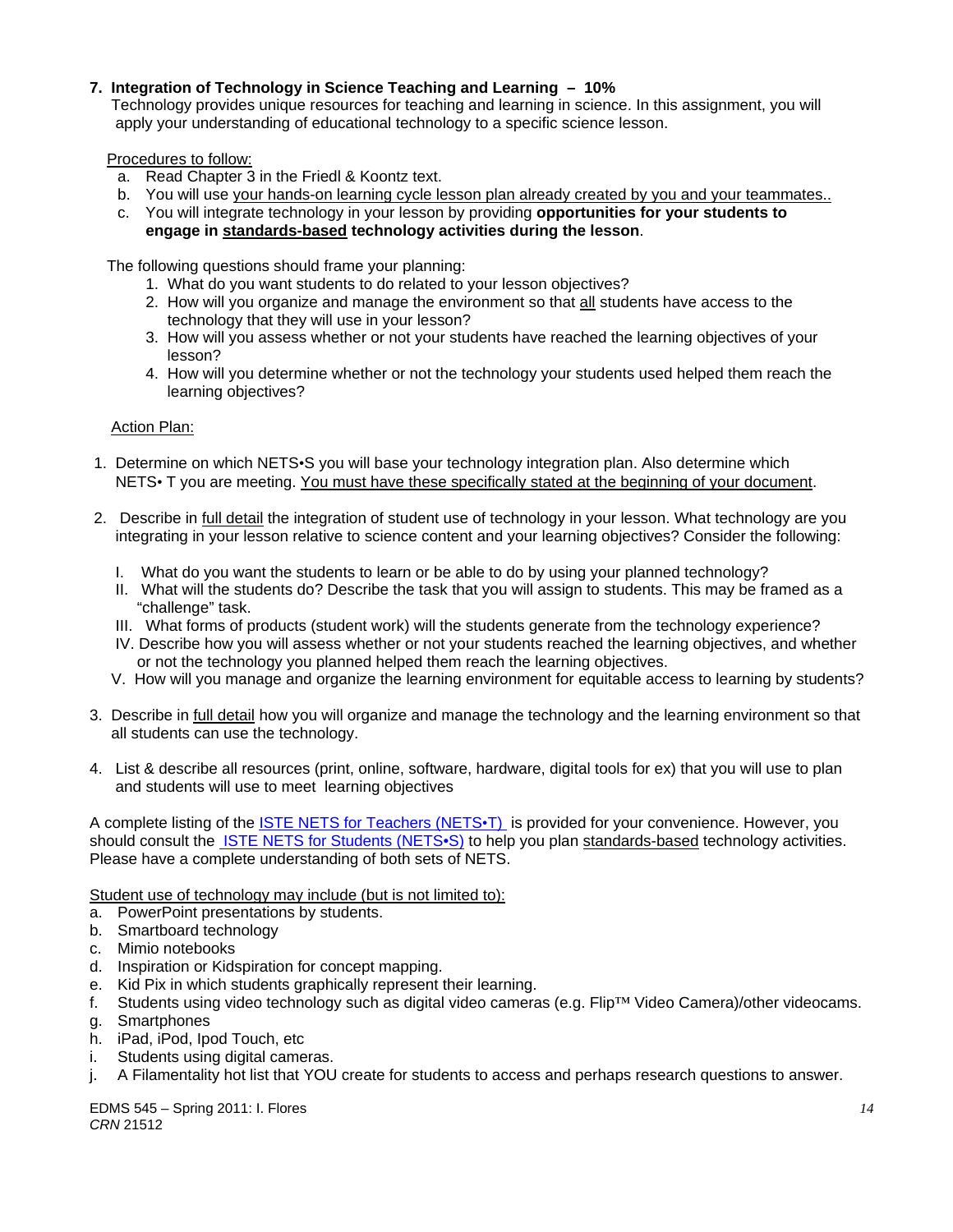Please do not just say "you will give students Websites to interact with". You would create a Filamentality.

- k. Interactive templates accessed online for teacher-created science games for students to access at a home or school computer.
- l. A science-based WebQuest
- m. Student-created Website
- n. Another idea of your own choosing for technology integration.

# **RESOURCES LIST THAT CAN HELP IN YOUR LEARNING OF SCIENCE CONTENT AND METHODS**

# **JOURNALS**

Science Scope Science Scope Physics Teacher<br>Science and Children The Science Teacher Science Journal of Chemic

The Science Teacher **Children Teacher** Journal of Chemical Education<br>School Science and Math **Innovations** in Science & Techn Science Education School Science and Math Innovations in Science & Technology Education Science News American Biology Teacher Journal of Research in Science Teaching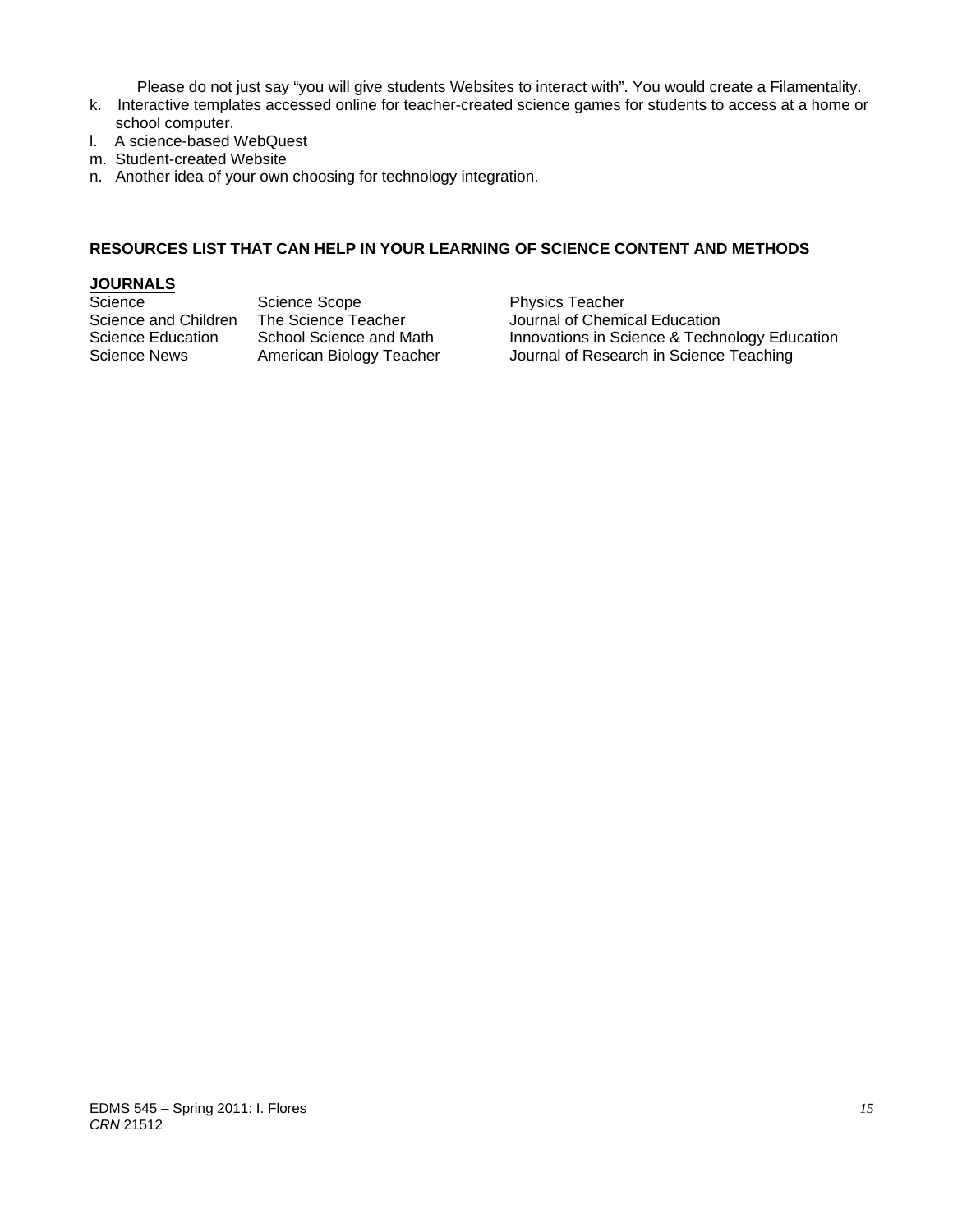| <b>EDMS 545 Tentative Course Schedule: Spring 2011 (Tuesday)</b> |  |  |  |  |  |  |
|------------------------------------------------------------------|--|--|--|--|--|--|
|------------------------------------------------------------------|--|--|--|--|--|--|

| <b>Date</b> | <b>Course Topics &amp; Activities</b>                | $\frac{1}{2}$ = $\frac{1}{2}$ ( $\frac{1}{2}$ acount $\frac{1}{2}$ )<br><b>Readings &amp; Work Due</b> |
|-------------|------------------------------------------------------|--------------------------------------------------------------------------------------------------------|
|             |                                                      |                                                                                                        |
| Session     | $\sim$ Course Overview/Syllabus Review               | Bring course syllabus to class                                                                         |
| 1           |                                                      |                                                                                                        |
|             | ~ The Nature of Science                              | Bring course text to class                                                                             |
| 1/25/11     |                                                      | - Read Chapters 1 and 2, 3 of Teaching Science to                                                      |
|             | ~ CA Science Content Standards & Frameworks          | Children as a framework for course concepts &                                                          |
|             |                                                      | skills                                                                                                 |
|             |                                                      |                                                                                                        |
|             | ~ Framework and Standards Task I, II, III            |                                                                                                        |
|             | explained                                            | - Bring Science Content Standards (K-8) to all                                                         |
|             | Framework & Standards groups formation               | classes.                                                                                               |
|             |                                                      |                                                                                                        |
|             | ~ Hands-on Learning Cycle Science Lesson Plan        | - Read CA Science Framework: pgs 1-22 for                                                              |
|             | groups sign-ups                                      | Framework & Standards: Task I due next week.                                                           |
|             |                                                      |                                                                                                        |
|             | ~ A Private Universe (tentative)                     | - Read Learning Cycle Handout on Moodle                                                                |
|             |                                                      |                                                                                                        |
|             |                                                      | and bring a copy to next class                                                                         |
| Session     | <b>FOCUS: Sequencing Instruction to Support</b>      |                                                                                                        |
| 2           | <b>Learning Outcomes</b>                             | - Bring Science Content Standards (K-8) to all                                                         |
|             |                                                      | classes.                                                                                               |
| 2/01/11     | $\sim$ Overarching themes students should learn in   |                                                                                                        |
|             | Science: Big ideas in Science Teaching/Learning      | - Read Chapter 4, 5 or 6 of Teaching Science                                                           |
|             |                                                      |                                                                                                        |
|             |                                                      | to Children                                                                                            |
|             | ~ Lesson Planning: Using The Learning Cycle to       |                                                                                                        |
|             | teach science as inquiry.                            |                                                                                                        |
|             |                                                      | <b>DUE: Framework and Standards Task I</b>                                                             |
|             | How do we make decisions about what to teach         | (individual)                                                                                           |
|             | and the best strategies/processes to teach it?       |                                                                                                        |
|             |                                                      | Due: Framework & Standards Task II A & II B                                                            |
|             |                                                      |                                                                                                        |
|             | What teaching strategies ensure participation of     | (Individual). Post to Moodle                                                                           |
|             | ALL students?                                        |                                                                                                        |
|             |                                                      |                                                                                                        |
|             | <b>Writing Essential Questions</b>                   | <b>Framework and Standards Task III &amp;</b>                                                          |
|             |                                                      | presentations due (team). Post to Moodle -                                                             |
|             | Writing Learning Objectives to support               | (one posting per team)                                                                                 |
|             | assessment in science                                |                                                                                                        |
|             |                                                      |                                                                                                        |
|             |                                                      |                                                                                                        |
|             | ~ Instructor-led learning cycle lesson               | <b>View Disability Video</b>                                                                           |
|             |                                                      | http://www.washington.edu/doit/Video/winequ.html                                                       |
|             | ~ Hands-on Learning Cycle Lesson Plan group          |                                                                                                        |
|             | formation (if not done in session 1)                 |                                                                                                        |
|             |                                                      |                                                                                                        |
|             | $\sim$ Concept maps and science content              |                                                                                                        |
|             |                                                      |                                                                                                        |
|             | ~ Complete work on Framework & Standards             |                                                                                                        |
|             |                                                      |                                                                                                        |
|             | <b>Task III (with team) and Presentations</b>        |                                                                                                        |
| Session     | FOCUS on Assessment: What are the best               |                                                                                                        |
| 3           | indicators to assess that students have learned      | - Read Chapter 7, 8 or 9 of Teaching Science                                                           |
|             | and understood the intended outcomes?                | to Children                                                                                            |
| 2/08/11     |                                                      |                                                                                                        |
|             | Making Science Content Accessible to ALL             | $-*$ <sup>*</sup> Concept Map #1 due in BBB on one of:                                                 |
|             | students: Strategies to ensure participation of      | Ch 7, 8 or 9: EVERYONE                                                                                 |
|             |                                                      |                                                                                                        |
|             | ALL students                                         |                                                                                                        |
|             | $\sim$ Adapting science curriculum for children with |                                                                                                        |
|             | special needs                                        |                                                                                                        |
|             | ~ Instructor-led learning cycle lesson:              |                                                                                                        |
|             |                                                      |                                                                                                        |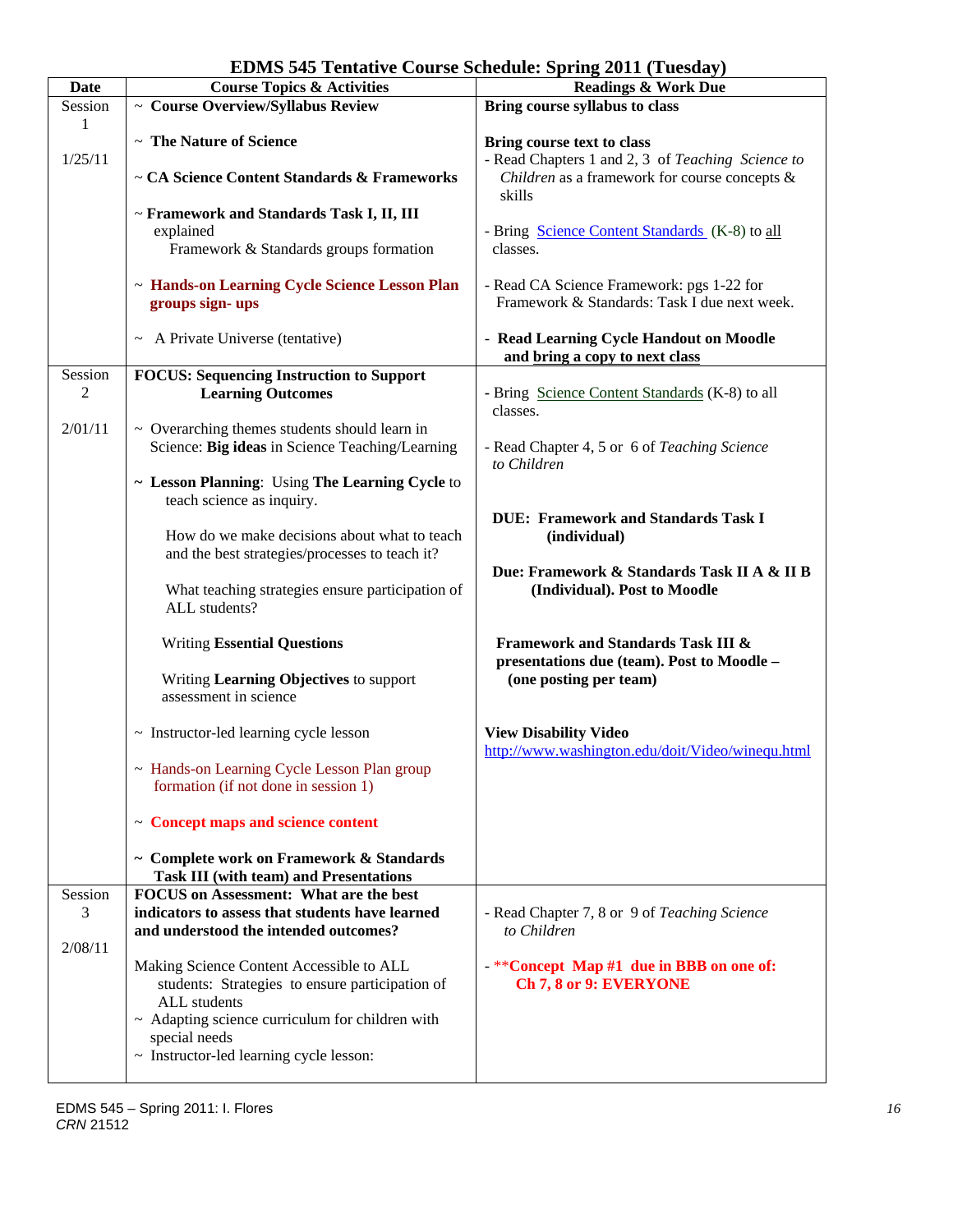|              | <b>Inquiry Processes in Science</b>                                                          |                                                                                                                |
|--------------|----------------------------------------------------------------------------------------------|----------------------------------------------------------------------------------------------------------------|
|              | Science process skills & scientific attitudes                                                |                                                                                                                |
|              | ~ Safety guidelines for the science classroom                                                |                                                                                                                |
|              | ~ National Science Education Standards                                                       |                                                                                                                |
|              | <b>Learning Cycle Lesson Plan--in class work</b>                                             |                                                                                                                |
| Session<br>4 | $\overline{\sim}$ Teaching Science to English Learners                                       | - Read Chapter 10, 11, or 12 of Teaching Science<br>to Children                                                |
| 2/15/11      | ~ Developing Science WebQuests and Technology<br>Resources for Science Teaching and Learning | **Concept Map #2 Due In BBB on one of:<br>Ch. 10, 11, or 12: EVERYONE                                          |
|              | ~ Instructor-led learning cycle lesson                                                       | <b>***Learning Cycle Lesson Presentations:</b><br>Teams 1, 2 & 3. Post to Moodle-one                           |
| Session<br>5 | $\sim$ Science kits<br>$\sim$ Integrating writing into science activities                    | posting per team. Post data sheets as well.<br>- Read Chapter 14, 15, or 16 of Teaching Science<br>to Children |
|              | $\sim$ Instructor-led learning cycle lesson                                                  |                                                                                                                |
| 2/22/11      | ~ Science Fairs/Exploratorium and the Inquiry<br><b>Model</b>                                | - ** Concept Map due in BBB on one of: Ch. 14,<br>15, or 16: OPTION FOR CM #3                                  |
|              |                                                                                              | <b>***Learning Cycle Lesson Presentations:</b>                                                                 |
|              |                                                                                              | Teams 4, 5, & 6. Post to Moodle--one                                                                           |
| Session      |                                                                                              | posting per team. Post data sheets as well.<br>- Read Chapter 17, 18 or 19 of Teaching Science                 |
| 6            | $\sim$ Instructor-led learning cycle lesson                                                  | to Children                                                                                                    |
| 3/01/11      |                                                                                              | **Concept Map due in BBB on one of Ch. 17,<br>18, or 19: OPTION FOR CM #3                                      |
|              | <b>Work to complete Science Exploratorium LP</b>                                             |                                                                                                                |
|              |                                                                                              | <b>*** Learning Cycle Lesson Presentations:</b>                                                                |
|              |                                                                                              | Teams 7, 8, & 9. Post to Moodle—one<br>posting per team. Post data sheets as well.                             |
| Session<br>7 | ~ Science Fair Exploratorium Presentations at<br><b>Elementary school site - Grade 5</b>     | <b>Post Science Exploratorium LP to Moodle-one</b><br>per team                                                 |
| 3/08/11      | (School and time TBD)                                                                        | <b>Science Exploratorium LPs due in folders</b>                                                                |
|              |                                                                                              | Please ensure that your team lesson plan AND<br>data sheets are posted to the appropriate link in<br>Moodle.   |
| Session<br>8 | Integration of Technology Plan assignment due<br>Integration of Technology presentations     | Please ensure that your team Integration of<br>Technology Plan is posted to the appropriate link<br>in Moodle. |
| 3/15/11      | ~ Course Wrap-Up                                                                             |                                                                                                                |

*\*\* Choose three Concept Maps to submit according to the assigned dates for text readings chapters in course schedule. \*\*\*BBB = Big Blue Book* 

**NOTE: While this syllabus is carefully planned, it may be modified or adjusted at any time in response to the learning needs of the class.**